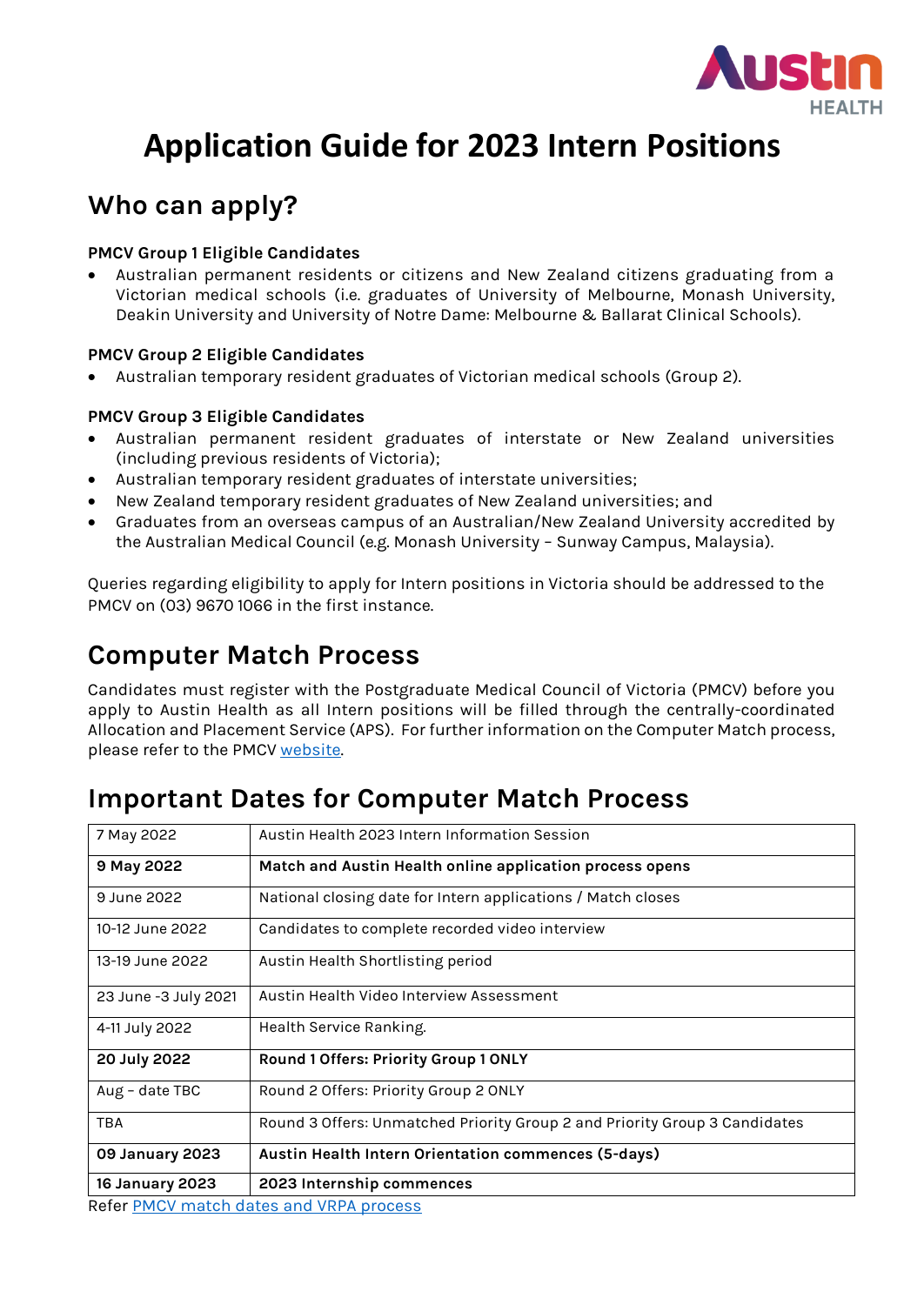

### **Intern Application Process**

During the application process via the Austin Health on-line recruitment system, you will be asked to attach the following documents to your application:

- Cover letter
- Curriculum Vitae (and a Photograph as an inclusion of the standardized CV)
- One non-clinical reference

You will also be asked to provide your PMCV Candidate ID number when submitting your application. This is our way of identifying that you are eligible for the Intern Allocation and Placement Service process. If you do not provide a PMCV Candidate ID number, it will be assumed that you are not eligible, and your application will not proceed through to the shortlisting process.

### **Applications open: 9 May 2022**

### **Applications close: 9 June 2022**

Applications for 2023 Intern positions will only be accepted on-line via the Austin Health [Careers](https://austinhealth.mercury.com.au/) website. Hard copies or emails will not be accepted.

**Please note:** Late applications cannot be considered, so please ensure you allow sufficient time to complete your application before the closing date.

### **Prospective Intern Information**

Austin Health will not be running an on-site Intern Information Session in 2022. However, we have prepared some Presentations to help provide further information on Intern recruitment and training opportunities at Austin Health. These are available for you to refer to on our Careers page. We have also included many Frequently Asked Questions (FAQ's) in this document that may be helpful, but if you have a query that is not answered, please send your query through to our intern recruitment email address: [internrecruitment@austin.org.au.](mailto:internrecruitment@austin.org.au) 

Austin Health will also be holding a 2023 Prospective Intern Information Session on **Saturday, 7 May 2022** virtually via Microsoft Teams. We will have presentations followed by a question and answer session, so please log in to listen to our presentation (link available on our website at [https://www.austin.org.au/careers/interns/.](https://www.austin.org.au/careers/interns/)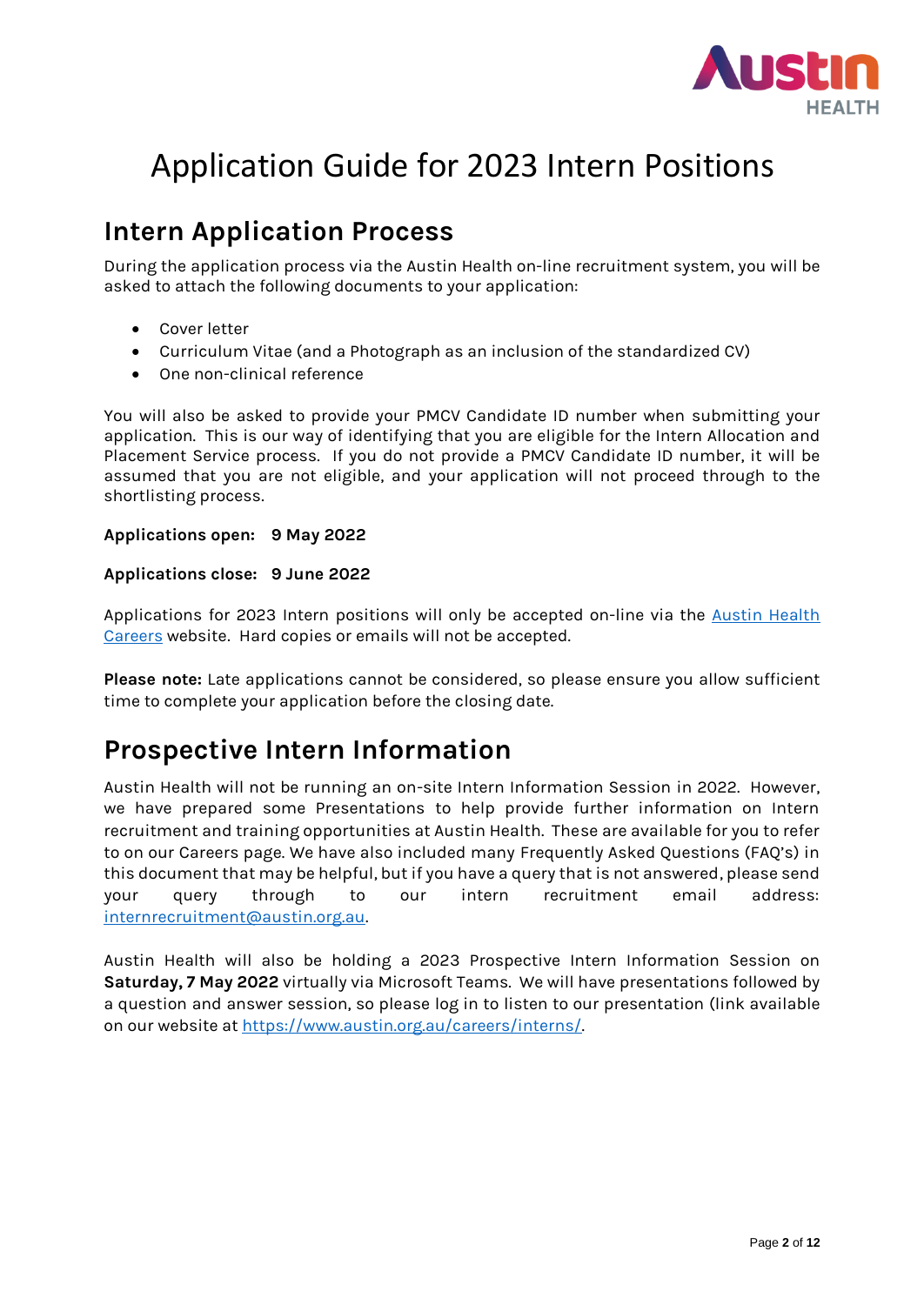

### **Cover Letter**

Your cover letter should be limited to one page and should address **why Austin and why you?** A cover letter is an opportunity for you to tell us a little more about yourself.

Please address your cover letter to Ms Gulsum Emin, Medical Workforce Coordinator, Medical Workforce Unit.

### **Curriculum Vitae**

Please ensure you use the **Standardised CV Template**, available on both the Austin Health [Medical Careers](https://austinhealth.mercury.com.au/) and [PMCV](https://www.pmcv.com.au/intern-match-2022/) websites.

### **Clinical Reference**

Your clinical references (2) should be from medical practitioners who have supervised your clinical practice in a Health Service, General Practice or Community Health setting within the past 24 months. However, due to disruptions to clinical placements in 2021 and 2022, references from prior to 2021 may be accepted.

Referees may be Senior Medical Staff (Consultants) or Registrars but must be in their fourth postgraduate year (PGY4) or above. We also do not mind if references are received from the same specialty.

Your clinical reference submission is via the PMCV Allocation and Placement Service; you do not have to submit these forms to Austin Health with your application to us.

## **Non-Clinical Reference**

You must provide **one** non-clinical reference with your application to Austin Health.

For your non-clinical reference, please select someone who knows you well and can comment on your skills and attributes, such as punctuality, reliability, teamwork, leadership and communication skills.

Some examples of people you could use are a past employer/manager/supervisor or someone you have worked with as part of a volunteer, community organisation or sporting group.

### **Shortlisting for Video Interview Assessment**

We will be reviewing candidates for internship placements with Austin Health by allocating a score for each of the following criteria:

- Cover Letter 35%
- Curriculum Vitae 15%
- Non- Clinical Reference 15%
- Clinical References 35%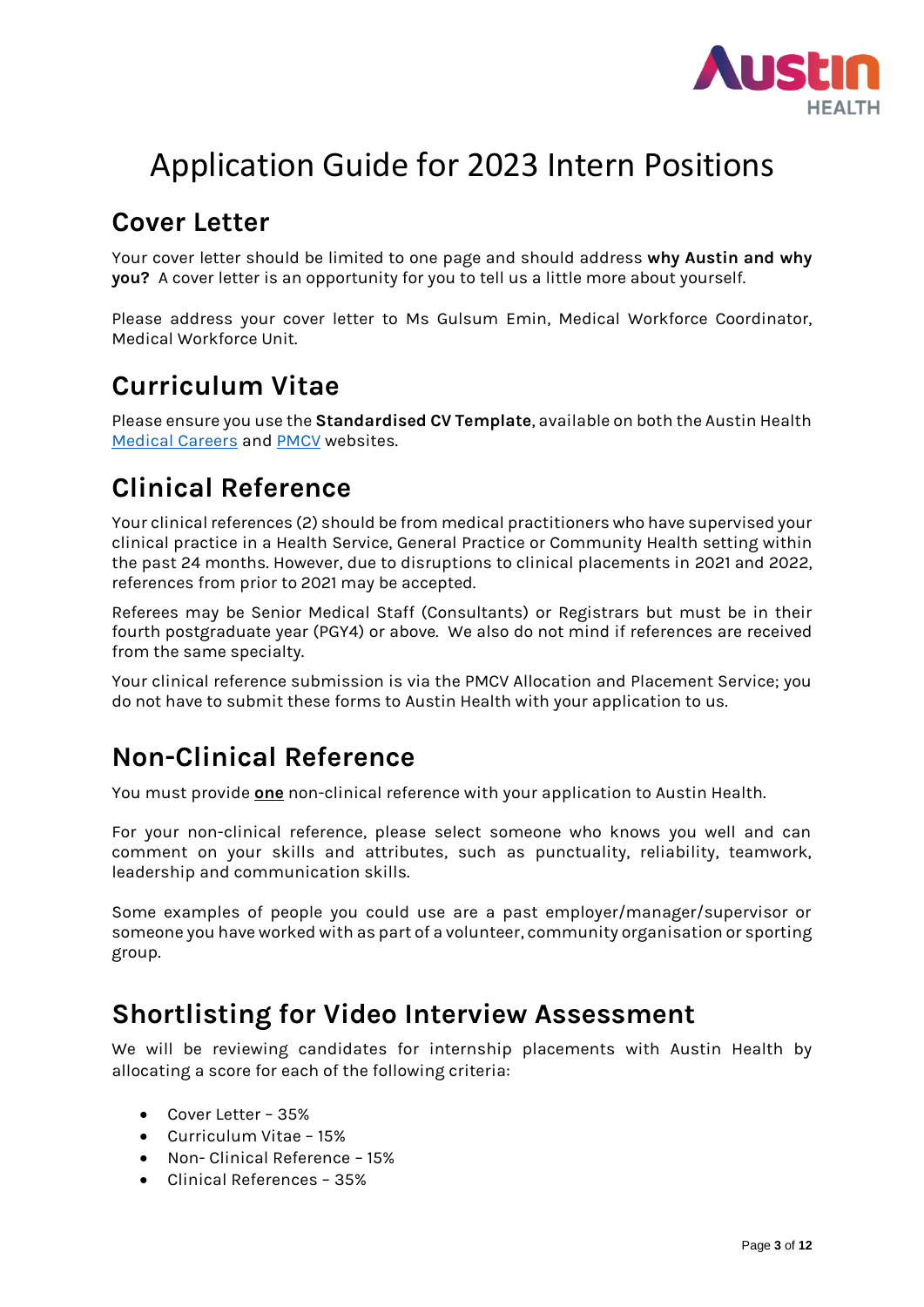

Those who are selected for assessment of their video interview will be notified via email. If not advised that your video has been selected for assessment, this does not mean that you will not be ranked.

### **Interviews**

As part of our selection process, Austin Health will assess the video interviews of shortlisted candidates submitted through PMCV and provide a score for each candidate based on interview responses.

We will then combine the video interview score with the score for the cover letter, CV and referee reports to come up with a final score for ranking candidates in the match.

## **Selection Criteria**

Candidates will be ranked based on the below criteria and weighting:

- Application (Cover letter, CV and referee reports) 60%
- Video Interview 40%

Applicants who are not selected for video interview assessment but who were reviewed in the shortlisting process may also be ranked by Austin Health.

### **Offers**

All offers are made subject to the applicant successfully completing all requirements of their medical degree and being eligible for provisional registration with the Australian Health Practitioner Regulation Agency (AHPRA). This includes English language requirements being met for temporary resident candidates successfully matched to Austin Health.

Match results for first round offers (Priority Group 1) will be available on **Wednesday, 20 July 2022**. All successfully matched candidates will be notified via email by Austin Health and will need to confirm acceptance by no later than **Monday 25 July 2022 at 12.00 midday**. Second round offers (Priority Group 2) will be made following the Priority Group 1 match, at a date in August 2022 yet to be advised by the PMCV. The acceptance period for second round offers is also three days.

PLEASE NOTE: *Under the rules of participation in the Victorian Computer Match, candidates will be unable to accept any position in Victoria other than the position to which they have been matched.*

### **Commencement**

Mandatory Intern Orientation will be held the week commencing **9 January 2023**, with official Intern year commencing on **Monday, 16 January 2023.**

If you have any queries about the application process that have not been answered here, please feel free to contact the Medical Workforce Unit vi[a internrecruitment@austin.org.au](mailto:internrecruitment@austin.org.au) Alternatively, if your query is not specifically related to Internship at Austin Health, please contact [PMCV](https://allocations.pmcv.com.au/help) who may be able to help with your query.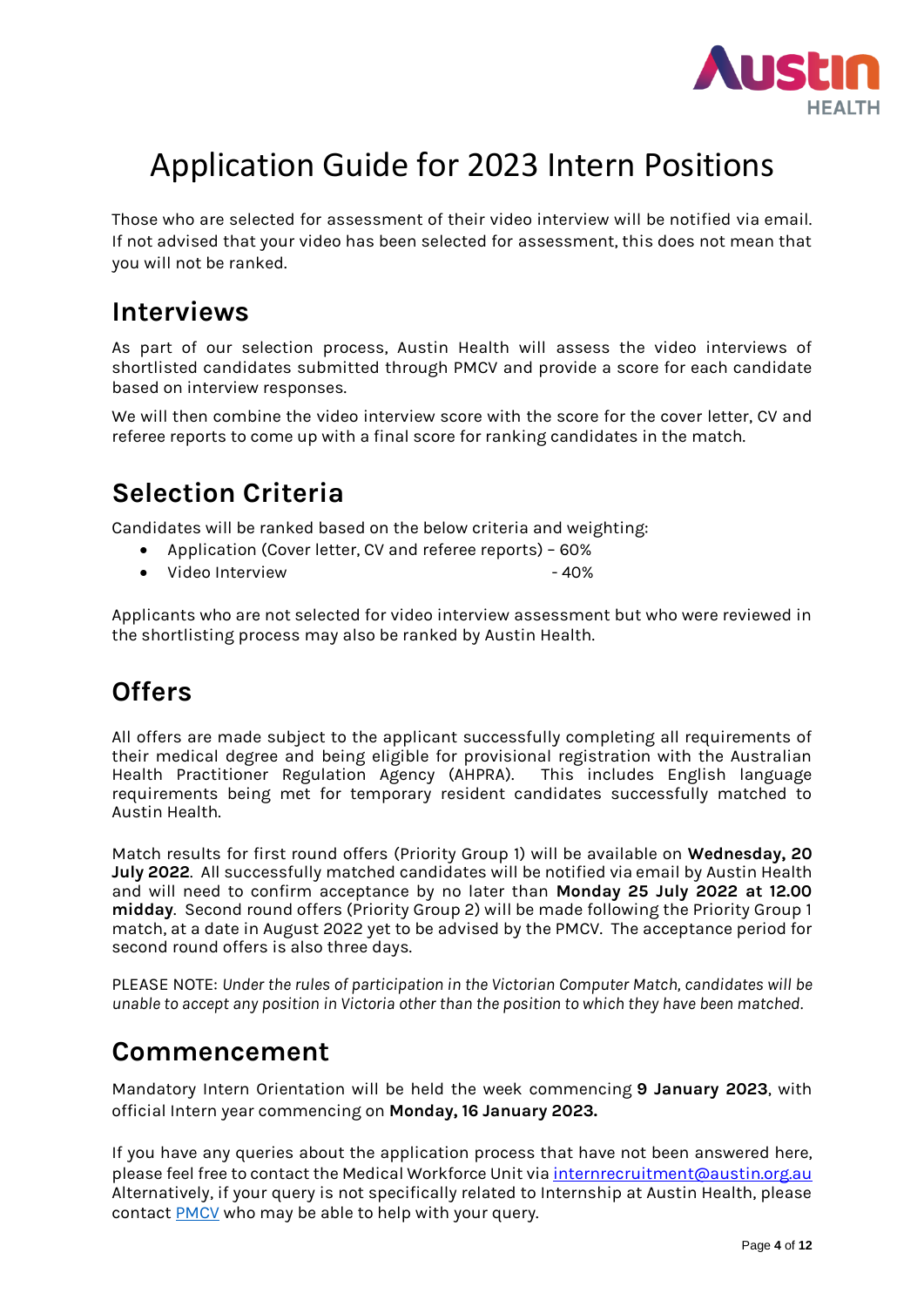

## **Available Rotations**

| <b>CORE ED</b>       | <b>DESCRIPTION</b>                                  | <b>CAMPUS</b>              | <b>POSTS</b>   |
|----------------------|-----------------------------------------------------|----------------------------|----------------|
|                      | <b>Emergency Medicine</b>                           | Austin                     | 11             |
|                      | <b>Emergency Medicine</b>                           | Echuca                     | 1              |
|                      | <b>Emergency Medicine</b>                           | Mildura                    | $\mathbf{1}$   |
|                      |                                                     |                            |                |
| <b>CORE MEDICINE</b> | <b>DESCRIPTION</b>                                  | <b>CAMPUS</b>              | <b>POSTS</b>   |
|                      | <b>Endocrinology and Rheumatology</b>               | Austin                     | 1              |
|                      | Gastroenterology                                    | Austin                     | $\mathbf{1}$   |
|                      | Liver Transplant Unit (LTU)                         | Austin                     | $\mathbf{1}$   |
|                      | <b>General Medicine</b>                             | Austin                     | 12             |
|                      | Stroke (Neurology)                                  | Austin                     | $\overline{2}$ |
|                      | Acute Aged Care                                     | <b>Repatriation Campus</b> | $\overline{2}$ |
|                      | <b>General Medicine</b>                             | Mildura                    | $\mathbf{1}$   |
|                      |                                                     |                            |                |
| <b>CORE SURGERY</b>  | <b>DESCRIPTION</b>                                  | <b>CAMPUS</b>              | <b>POSTS</b>   |
|                      | Ear, Nose and Throat                                | Austin                     | 2              |
|                      | <b>Hepatobilary Surgery</b>                         | Austin                     | 4              |
|                      | UGI/Endocrine Surgery                               | Austin                     | 3              |
|                      | Colorectal Surgery                                  | Austin                     | 3              |
|                      | General Surgery                                     | <b>Repatriation Campus</b> | $\mathbf{1}$   |
|                      | Urology                                             | Austin                     | $\mathbf{1}$   |
|                      |                                                     |                            |                |
| <b>NON CORE</b>      | <b>DESCRIPTION</b>                                  | <b>CAMPUS</b>              | <b>POSTS</b>   |
|                      | Cardiac Surgery                                     | Austin                     | $\mathbf{1}$   |
|                      | Orthopaedic surgery                                 | Austin                     | 3              |
|                      | Psychiatry (Acute Psych Unit)                       | Austin                     | 3              |
|                      | Psychiatry (Eating Disorders/Mother Baby Unit)      | Austin                     | $\mathbf{1}$   |
|                      | Psychiatry (Psychiatric Assessment & Planning Unit) | Austin                     |                |
|                      | (Acute/Adult in Emergency Setting)                  |                            | $\mathbf{1}$   |
|                      | Radiology/LTU                                       | Austin                     | $\mathbf{1}$   |
|                      | <b>Breast Surgery</b>                               | Austin                     | $\mathbf{1}$   |
|                      | Spinal Medicine                                     | Austin                     | $\overline{2}$ |
|                      | Vascular                                            | Austin                     | $\mathbf 1$    |
|                      | Rehabilitation/Sub Acute                            | <b>Repatriation Campus</b> | $\overline{2}$ |
|                      | General Medicine                                    | Echuca                     | $\mathbf{1}$   |
|                      | Annual Leave                                        | Austin                     | $\mathbf{1}$   |
|                      |                                                     |                            |                |
|                      |                                                     |                            | 65             |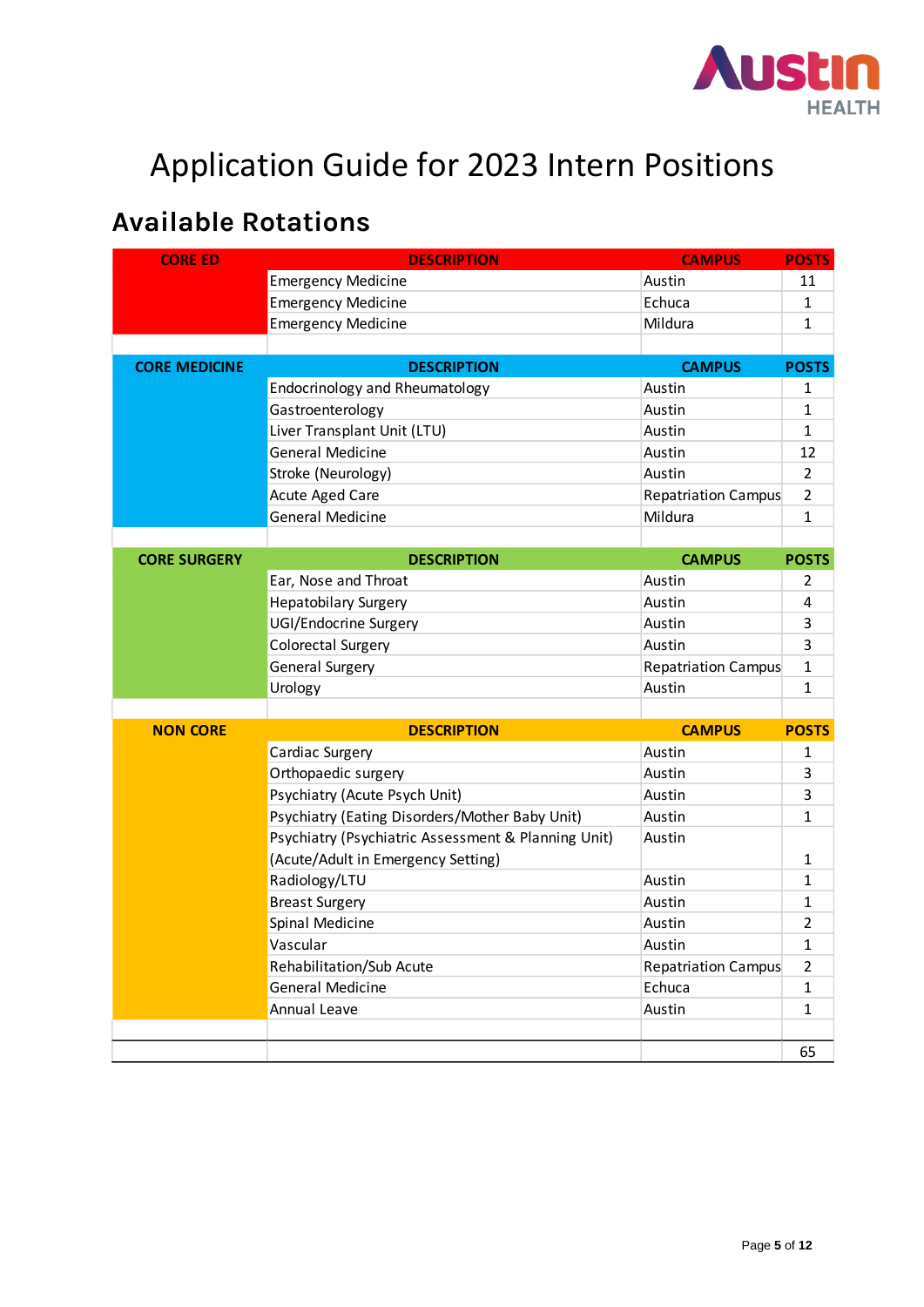

### **Annual Rotations/Roster Allocations**

All successfully matched interns have the opportunity to preference 'pre-developed' annual rosters.

All attempts will be made to accommodate special requests i.e. annual leave for major personal events, rotation allocation based on training and career goals etc., however, please be aware not all requests can be accommodated and/or granted.

In 2022, 32% of interns received a roster within their Top 3, 63% within Top 5, 95% within top 10 and unfortunately three rosters at between  $12<sup>th</sup>$  –  $14<sup>th</sup>$  preference.

### **Sample Rosters from 2022:**

|                |                     |                   |                   |                   |                   | 17/01/2022       |               | 28/03/2022     |   | 6/06/2022               | 15/08/2022       | 24/10/2022       |
|----------------|---------------------|-------------------|-------------------|-------------------|-------------------|------------------|---------------|----------------|---|-------------------------|------------------|------------------|
| Roster No.     | <b>Annual Leave</b> |                   |                   |                   |                   |                  |               |                |   |                         |                  |                  |
| ÷              |                     | <b>Weeks</b><br>÷ |                   | <b>Dates</b>      |                   | Term 1           | $\mathcal{P}$ | Term 2         | × | Term 3<br>$\mathcal{C}$ | Term 4<br>÷.     | Term 5           |
| 1              | 9                   | 10                |                   | 14/03/22-27/03/22 |                   | AI-ED01          |               | AI-TSC         |   | AI-PSYCH-APU            | AIH-MED1A        | AI-CARDSURG      |
| $\overline{2}$ | 19                  | 20                |                   | 23/05/22-05/06/22 |                   | AI-CARDSURG      |               | AI-ED01        |   | AI-TSC                  | AI-PSYCH-APU     | AIH-MED1A        |
| 3              | 29                  | 30                | 01/08/22-14/08/22 |                   |                   | AIH-MED1A        |               | AI-CARDSURG    |   | AI-ED01                 | AI-TSC           | AI-PSYCH-APU     |
| 4              | 39                  | 40                |                   | 10/10/22-23/10/22 |                   | AI-GASTRO        |               | AIH-MED1A      |   | AI-CARDSURG             | AI-ED01          | AI-TSC           |
| 5.             | 51                  | 52                | 02/01/23-15/01/23 |                   |                   | AI-TSC           |               | AI-GASTRO      |   | AIH-MED1A               | AI-CARDSURG      | AI-ED01          |
| 6              | $\overline{7}$      | 8                 |                   | 28/02/22-13/03/22 |                   | AI-ED02          |               | AI-UROL        |   | AI-GASTRO               | AIH-MED1B        | AIH-ORTHO        |
| $\overline{7}$ | 17                  | 18                | 09/05/22-22/05/22 |                   |                   | AIH-ORTHO        |               | AI-ED02        |   | AI-UROL                 | AI-GASTRO        | AIH-MED1B        |
| 8              | 27                  | 28                |                   | 18/07/22-31/07/22 |                   | AIH-MED1B        |               | AIH-ORTHO      |   | AI-ED02                 | AI-UROL          | AI-GASTRO        |
| 9              | 37                  | 38                |                   | 26/09/22-09/10/22 |                   | AI-PSYCH-APU02   |               | AIH-MED1B      |   | AIH-ORTHO               | AI-ED02          | AI-UROL          |
| 10             | 49                  | 50                |                   | 19/12/22-01/01/23 |                   | <b>AI-UROL</b>   |               | AI-PSYCH-APU02 |   | AIH-MED1B               | AI-STROKE02      | AI-ED02          |
| 11             | 9                   | 10                |                   | 14/03/22-27/03/22 |                   | AI-ED03          |               | AI-SURG1A      |   | AI-PSYCH-APU03          | AIH-MED6B        | AIH-ORTHO02      |
| 12             | 15                  | 16                | 25/04/22-08/05/22 |                   |                   | AIH-ORTHO02      |               | AI-ED03        |   | AI-SURG1A               | AI-PSYCH-APU03   | AIH-MED2A        |
| 13             | 25                  | 26                | 04/07/22-17/07/22 |                   |                   | AIH-MED2A        |               | AIH-ORTHO02    |   | AI-ED03                 | AI-SURG1A        | AI-PSYCH-APU03   |
| 14             | 35                  | 36                |                   | 12/09/22-25/09/22 |                   | AI-ENT02         |               | AIH-MED2A      |   | AIH-ORTHO02             | AI-ED03          | AI-SURG1A        |
| 15             | 47                  | 48                | 05/12/22-18/12/22 |                   |                   | AI-SURG1A        |               | AI-PSYCH-APU03 |   | AIH-MED2A               | AIH-ORTHO02      | AI-ED03          |
| 16             | 3                   | 4                 |                   |                   | 31/01/22-13/02/22 | AI-ED04          |               | AI-SURG1B      |   | AI-PSYCH-EDU/MBU        | AIH-MED2A        | AIH-ORTHO03      |
| 17             | 13                  | 14                |                   |                   | 11/04/22-24/04/22 | AIH-ORTHO03      |               | AI-ED04        |   | AI-SURG1B               | AI-PSYCH-EDU/MBU | AIH-MED2B        |
| 18             | 23                  | 24                |                   |                   | 20/06/22-03/07/22 | AIH-MED2B        |               | AIH-ORTHO03    |   | AI-ED04                 | AI-SURG1B        | AI-PSYCH-EDU/MBU |
| 19             | 33                  | 34                | 29/08/22-11/09/22 |                   |                   | <b>AI-STROKE</b> |               | AIH-MED2B      |   | AIH-ORTHO03             | AI-ED04          | AI-SURG1B        |
| 20             | 45                  | 46                | 21/11/22-04/12/22 |                   |                   | AI-SURG1B        |               | AI-STROKE      |   | AIH-MED2B               | AIH-ORTHO03      | AI-ED04          |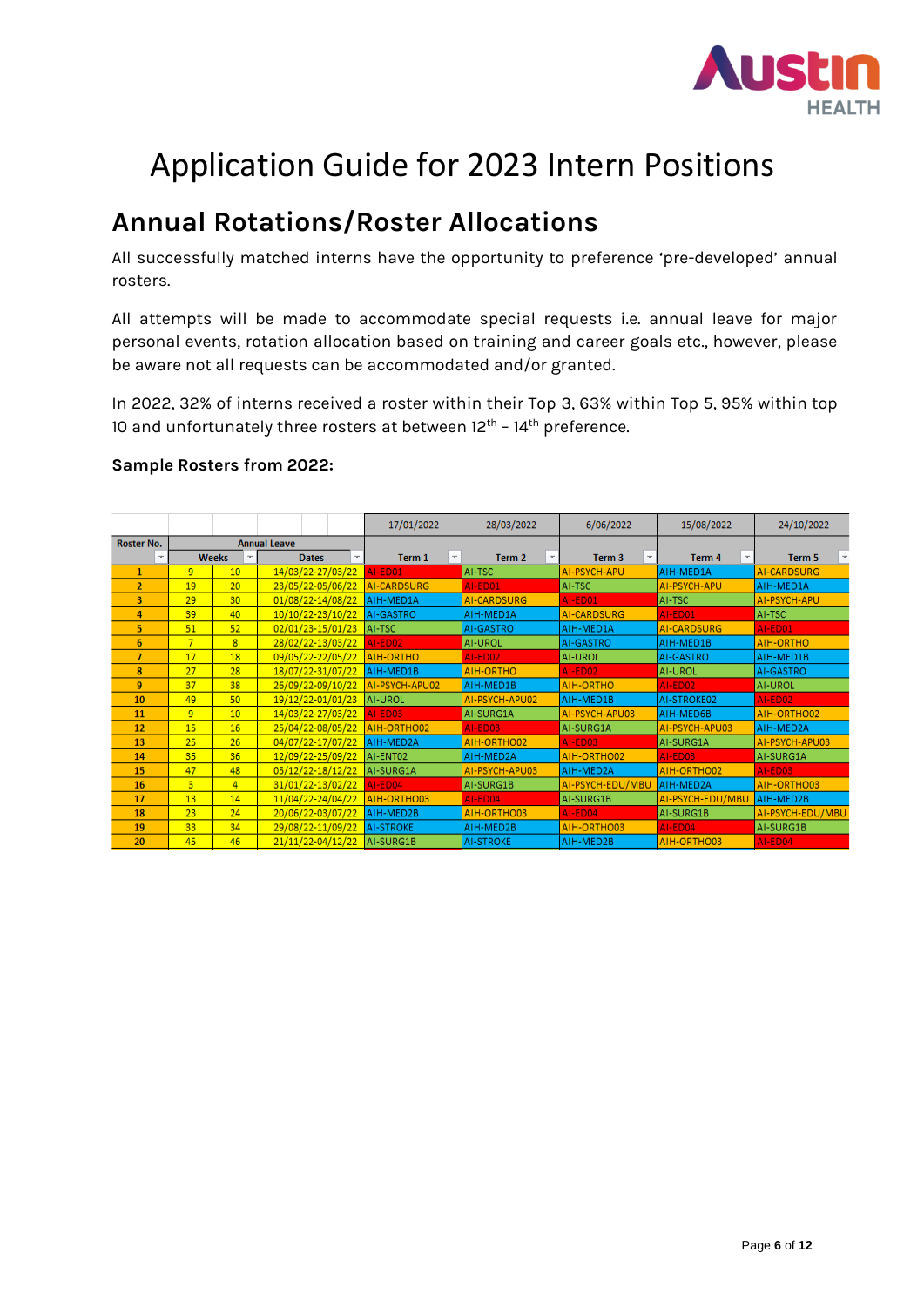

## **Frequently Asked Questions**

**• I am an Aboriginal and/or Torres Strait Islander applicant; how should I identify this in my application?**

Aboriginal and/or Torres Strait Islander Peoples will automatically be shortlisted for video interview assessment at Austin Health.

When completing your online application, you will be asked "Are you Aboriginal and/or Torres Strait Islander?" in the Equal Opportunity section of the application. Information provided in this section is not automatically available to recruiting managers/MWU until the candidate is successful. However, our Aboriginal Employment team will receive notification of your status and support the recruiting manager/MWU to ensure a welcoming and culturally safe recruitment process.

Should you require support throughout the application or recruitment process, please contact our Aboriginal Employment Officer via email: [Diversity&inclusion@austin.org.au](mailto:Diversity&inclusion@austin.org.au) 

Austin Health has one position dedicated to an Aboriginal and/or Torres Strait Islander intern, and look forward to reviewing all Aboriginal and/or Torres Strait Islander applications for these internship opportunities in full.

**• What support and programs of work are available to me as an Aboriginal and/or Torres Strait Islander employee at Austin Health?** 

Austin Health launched its first Reconciliation Action Plan (RAP) in May 2019. This Reflect RAP formalised our commitment to improving health care outcomes for Aboriginal and Torres Strait Islander Peoples, as well as advancing employment and career development opportunities.

We are continuing our commitment to reconciliation through the development of our second RAP [\(Innovate RAP\)](https://www.austin.org.au/news/Bringing-our-RAP-to-life/), which was recently launched April 2022. We are also have a targeted Aboriginal Employment Plan for 2021-2024. If you would like more information, please visit our [Aboriginal Employment](https://www.austin.org.au/careers/Aboriginalemployment/) website.

There are also opportunities to get involved in various committees across the organisation working in this space, as well as connecting other staff who identify as Aboriginal and/or Torres Strait Islander at our monthly networking sessions, along with members of our Ngarra Jarra Aboriginal Health Program.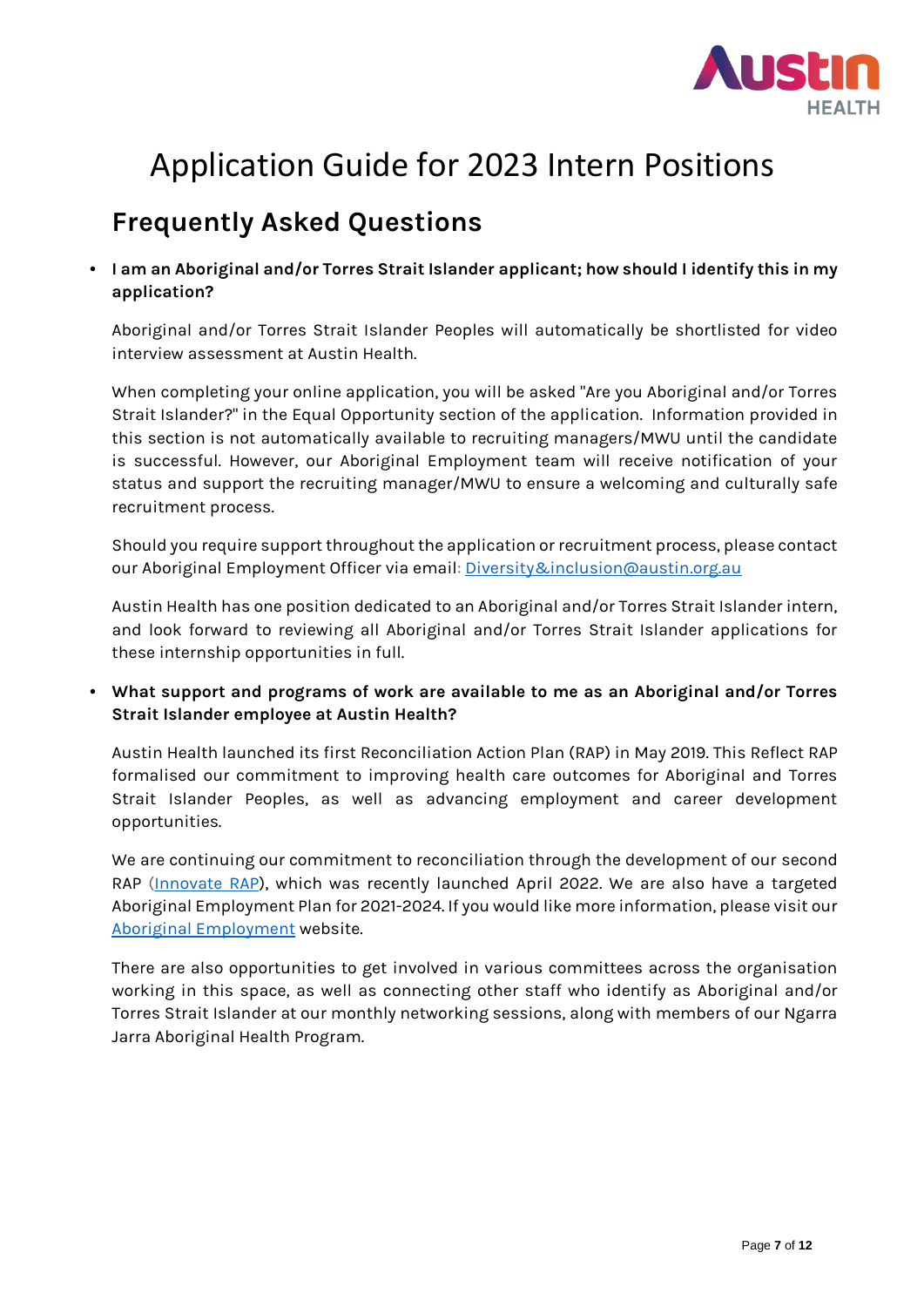

### **• When can I expect to hear if I have been selected for review of my interview?**

Intern applications for 2023 will close on **June 9 2022**. Please note, this is a **Thursday**. After we have finished shortlisting, we will send emails to all applicants to inform them of the outcome of their application. Applicants will be advised whether they have been selected for video interview assessment, or whether the application was reviewed but missed out on selection for video review.

All candidates whose cover letter, CV clinical references and non-clinical reference were reviewed in the shortlisting process will still be ranked by Austin Health accordingly.

#### **• How long will the video interview period be open for?**

The online interview process will be conducted between **10 June and 12 June 2022**. You **must** complete your online application during this timeframe, and you **MUST** have registered with the PMCV Allocation and Placement Service (APS) before this date.

### **• What education opportunities are available for interns?**

All interns have protected training time each week. Those on rotation to a Rural Health Service also have protected training time. In addition to formal weekly education sessions, there are a number of other educational opportunities for interns, including specific workshops (surgical skills, the deteriorating patient), career preparation evenings, weekly surgical audits and Austin Hospital Grand Rounds.

### **• Are there any research opportunities for interns?**

Yes, there are research opportunities available for interns. Research opportunities can be discussed with the Supervisor of Intern training, Medical Lead of the Clinical Education Unit, supervising Consultants or the Office of Research. All would be happy to assist in putting those interested in clinical research in touch with the relevant departments and research teams.

#### **• Will I have a rural rotation?**

Of our 65 intern positions, we expect 20 to have the opportunity to undertake a rural rotation. We currently have two rotations to Mildura Base Hospital and two rotations to Echuca Regional Health. These rotations provide excellent learning opportunities and are valued by those who undertake them each year, with great feedback about the level of support provided, particularly early in the intern year.

### **• I did my clinical training at a hospital other than Austin. Does this affect my chances of being selected as an Intern?**

No, this will not affect your chances of selection. What might affect your chances of selection is whether you are eligible for selection as a Priority Group 1 or Priority Group 2 candidate; Group membership is determined by the PMCV eligibility criteria (se[e PMCV website](https://www.pmcv.com.au/intern-match-2022/#prioritygroups) on Priority Groups).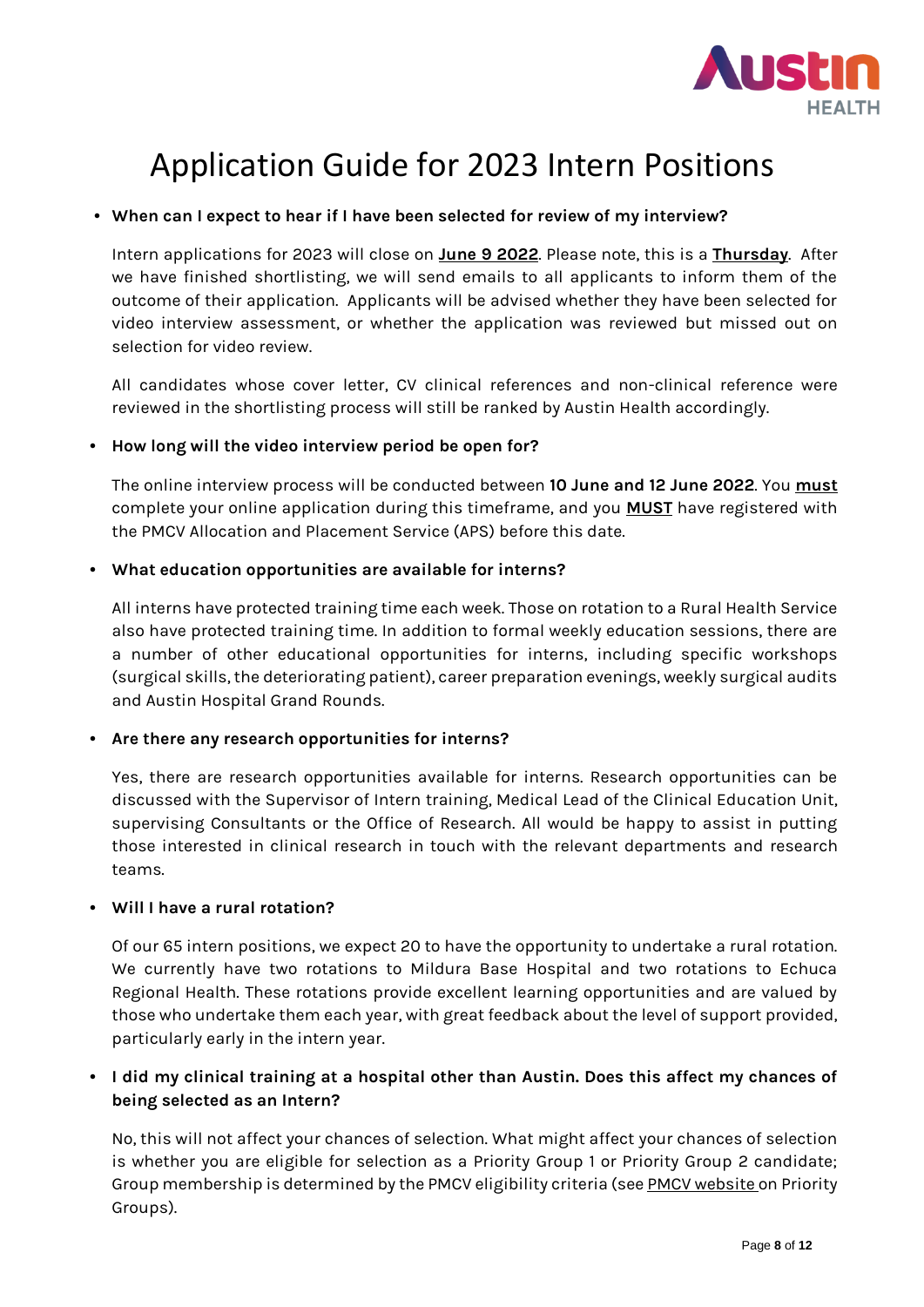

### **• Do I need to provide an academic transcript with my application?**

There is no need to provide an academic transcript with your application for internship.

### **• I'm an interstate medical graduate; how can I get a job with Austin Health?**

All intern positions in Victoria are matched through the Postgraduate Medical Council of Victoria [\(PMCV\)](https://allocations.pmcv.com.au/home). Victorian and interstate medical school graduates, and graduates of New Zealand medical schools (including full fee paying students of New Zealand medical schools) all need to register an application and meet the eligibility requirements of the matching process through the PMCV to be eligible for a position in the intern computer match.

The application process is the same for all eligible candidates with offers made in accordance with the Priority Group rules and procedures.

### **• How many Priority Group 2 and Group 3 does Austin Health usually recruit?**

This varies each year, depending on various circumstances.

In 2022, two Priority Group 2 candidates were successfully appointed to intern positions at Austin Health.

The number of Priority Group 2 candidates appointed to each Health Service is determined annually by the Department of Health via the PMCV in the Priority Group 2 matching process. The Priority Group 2 match occurs shortly after the Priority Group 1 match process and acceptance period. The date for the Priority Group 2 match is yet to be announced for the 2023 intern intake.

Candidates in Priority are only eligible for offer after the completion of the Priority Group 2 match, and when the Department of Health advises PMCV and health services that offers can commence. Priority Group 3 appointments are generally only made after late withdrawals occur.

#### **• I have a special event that I need specific annual leave for. Can this be accommodated?**

If you know in advance of a special event, you will need to notify you Medical Workforce Coordinator as soon as possible and also ensure that this is reflected in your Annual Roster ranking sheet. This gives us the best opportunity to meet your needs. Unfortunately, we cannot accommodate all requests, and so only significant special events should be notified, for example your own wedding. Family reunions overseas at Christmas unfortunately do not meet the requirements for specific annual leave allocation.

#### **• How much annual leave are interns given and how is it allocated?**

Interns are allocated annual leave in the Annual Roster for the year. Two weeks leave will be allocated within the clinical year, usually in the Emergency Medicine term, and three weeks leave is paid out at the end of the clinical year.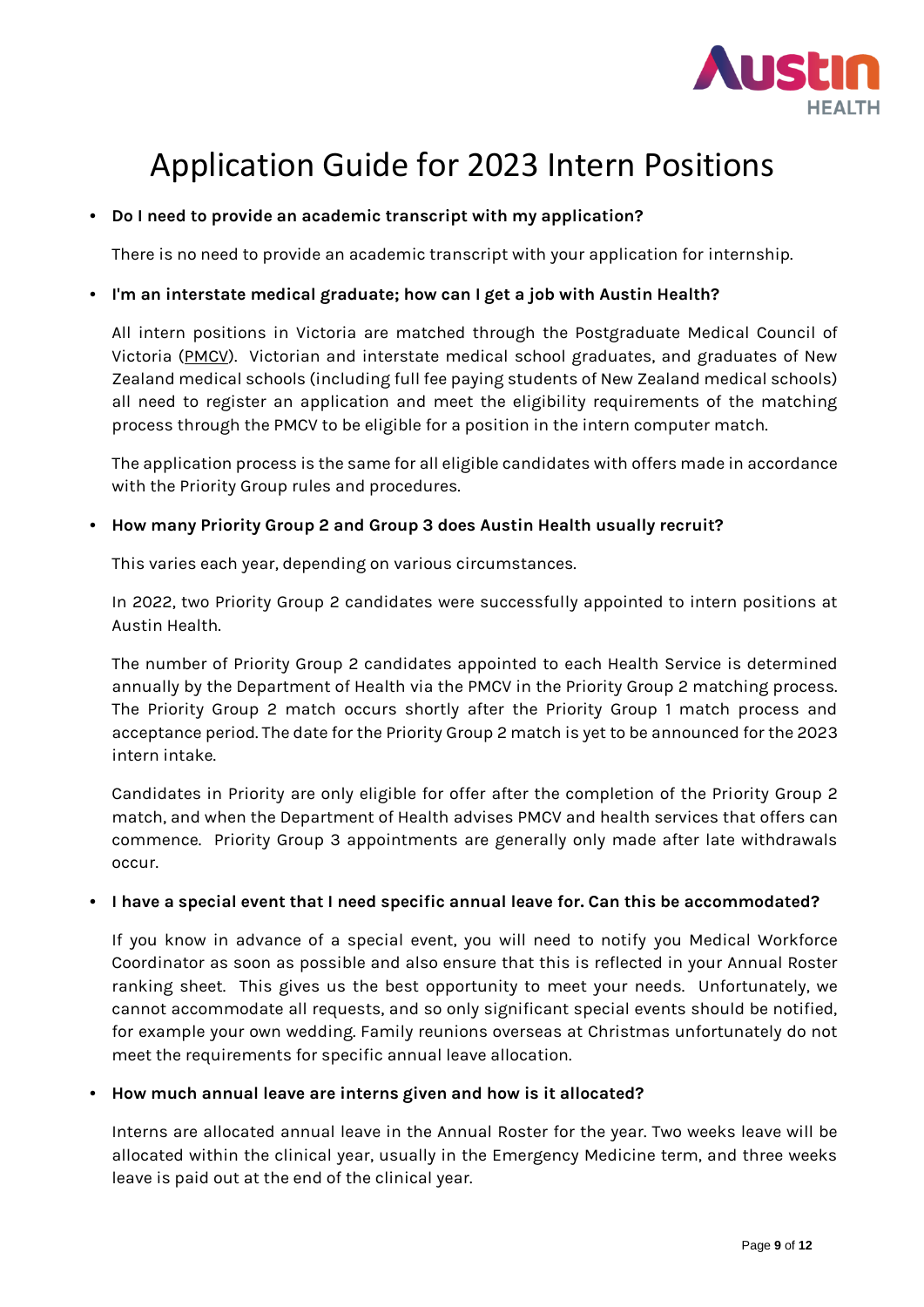

### **• Can I apply for conference leave?**

Yes, you can apply for conference leave and we will try to accommodate your application where possible. The entitlement is for conference leave is one week per annum, and up to three weeks per year (at the discretion of the hospital).

A number of factors are considered in granting conference leave, including whether the leave will impact your core training requirements, whether cover for your leave is required and/or available during the requested leave period.

### **• If I am successful in securing an intern position, can I choose my rotations?**

All successfully matched interns have the opportunity to rank annual rosters that match; 1) their annual leave requirements, and 2) rotational interests. The Annual Roster ranking sheet is generally released in August, and notification of your Annual Roster allocation happens around September/October. In most cases, we are able to give people one of their top ten choices. For those with specific requirements re: annual leave, please advise when you submit your preferences, as this will be given priority when allocating rosters.

### **• Should I include a cover letter with my application?**

Yes, you need to include a cover letter as part of your application. The cover letter allows you to personalise your application and tell us about yourself in more detail than is possible in a CV. A sample cover letter template can be found on our website [\(here\)](https://www.austin.org.au/Assets/Files/Cover%20letter%20example.docx).

#### **• How long should my cover letter be?**

Your cover letter should be no longer than one page in length. There is no exact word limit, but anything over a page is probably too long.

#### **• Who should I address the cover letter to?**

Please address the cover letter to Ms Gulsum Emin, Medical Workforce Coordinator, Austin Health.

#### **• Is the standard CV Template for Austin Health the same as the PMCV CV Template?**

Yes, please use the Example CV Template available through the PMCV. This can be downloaded from the [PMCV website.](https://www.pmcv.com.au/intern-match-2022/)

We will also include a copy on ou[r Intern Recruitment](https://www.austin.org.au/careers/interns/) web page.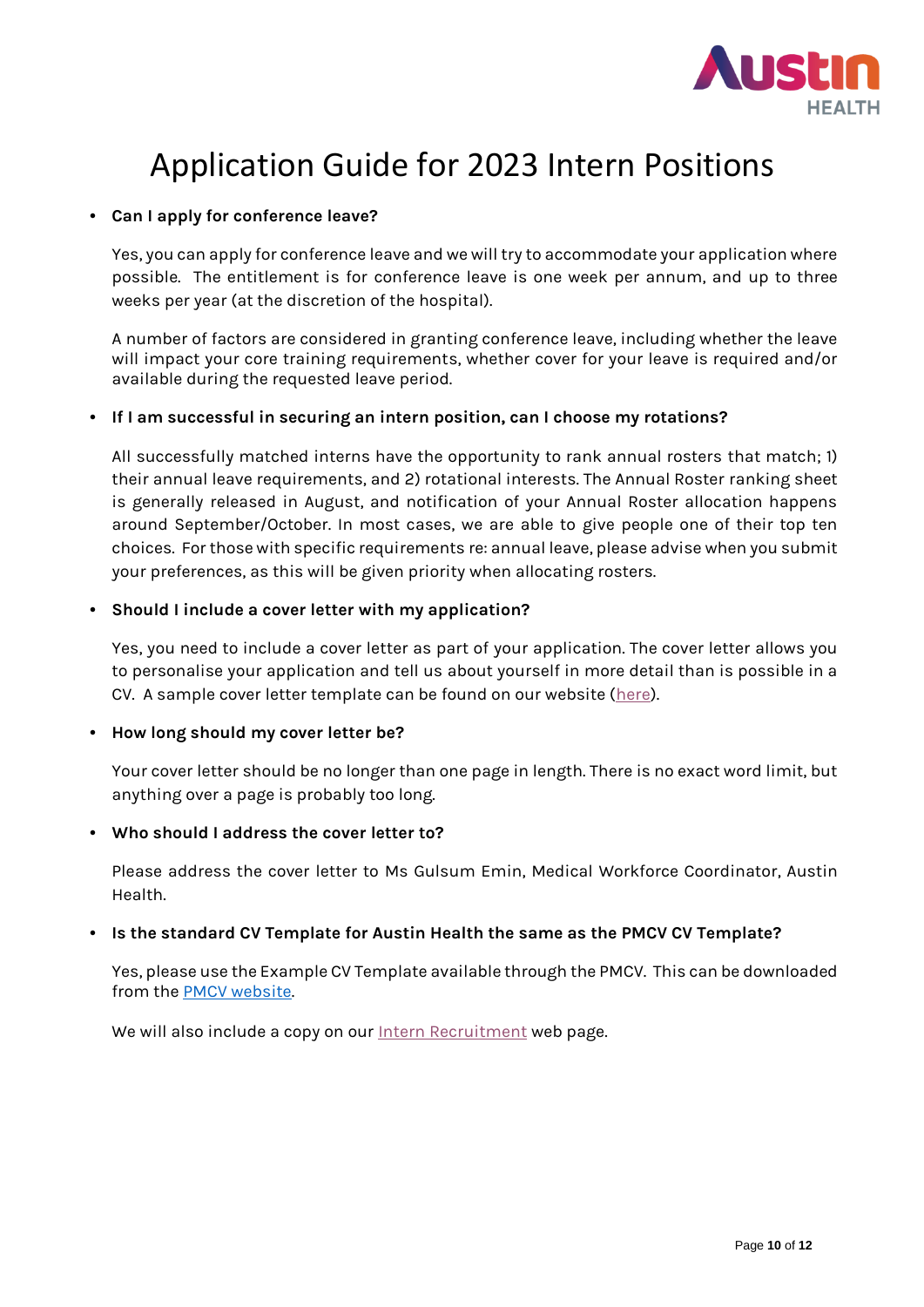

### **• Is there a page limit to the CV?**

We have not set a page limit for CVs; however, it is important that content included in the CV is relevant and appropriate.

The standardized CV template provides various headings/sections for you to complete and follow.

Please do not delete any sections from the CV. If you have nothing to enter for the particular section, just leave it blank.

**• In what format should my application be submitted?**

All applications can be submitted in word or pdf format and must be submitted electronically via the [Austin Health Careers](https://www.austin.org.au/careers/junior-medical/) website.

**• Would you advise that we submit our applications as early as possible to ensure more time for review, or will they only be looked at after the Intern Match close date?**

There is no need to rush your applications. Our advice would be to be well prepared and obtain all the information you need prior to submitting your applying.

Allow time to prepare your CV, carefully consider your referees and contact them where necessary (especially for clinical referees who you may not have been in close contact with over the past year or two), research the Health Services you wish to apply to and put effort into your application letters.

At Austin Health, we do not plan to start reviewing applications until a week before applications close.

#### **• Who can I use as a non-clinical referee when I apply to Austin Health?**

Austin Health will require one non-clinical reference to be submitted as part of your online application.

The non-clinical reference can be anyone of your choice, however, it is recommended that you select a referee who has known you well enough to provide a strong character reference and able to comment on your skills, attributes and abilities.

Examples of non-clinical referees could include a past employer/manager/supervisor or someone you have worked with as part of a volunteer or community organisation, a sporting group or research supervisor.